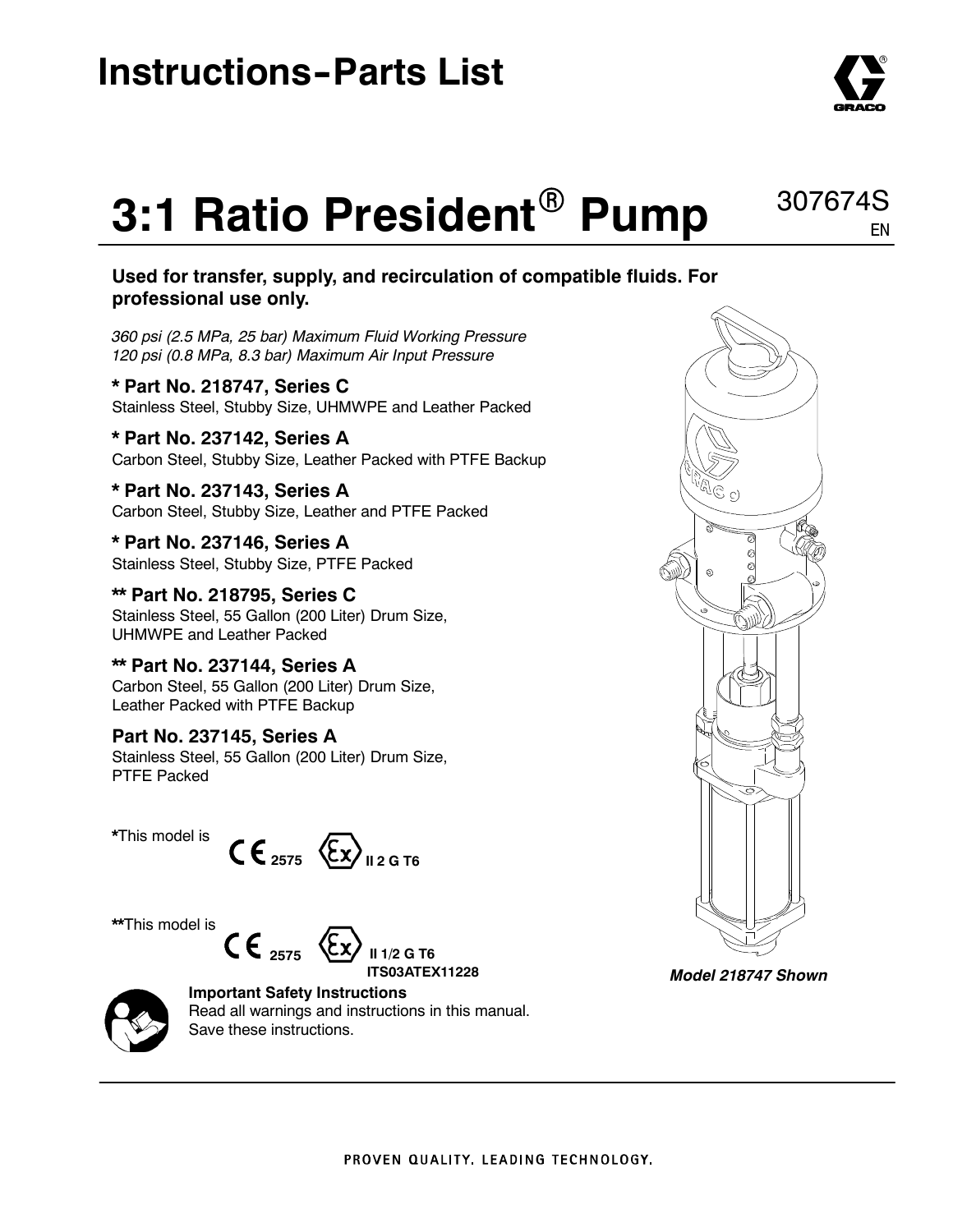## **Table of Contents**

## **Symbols**

### **Warning Symbol**

#### **WARNING** 0

This symbol alerts you to the possibility of serious injury or death if you do not follow the instructions.

#### **Caution Symbol**



This symbol alerts you to the possibility of damage to or destruction of equipment if you do not follow the instructions.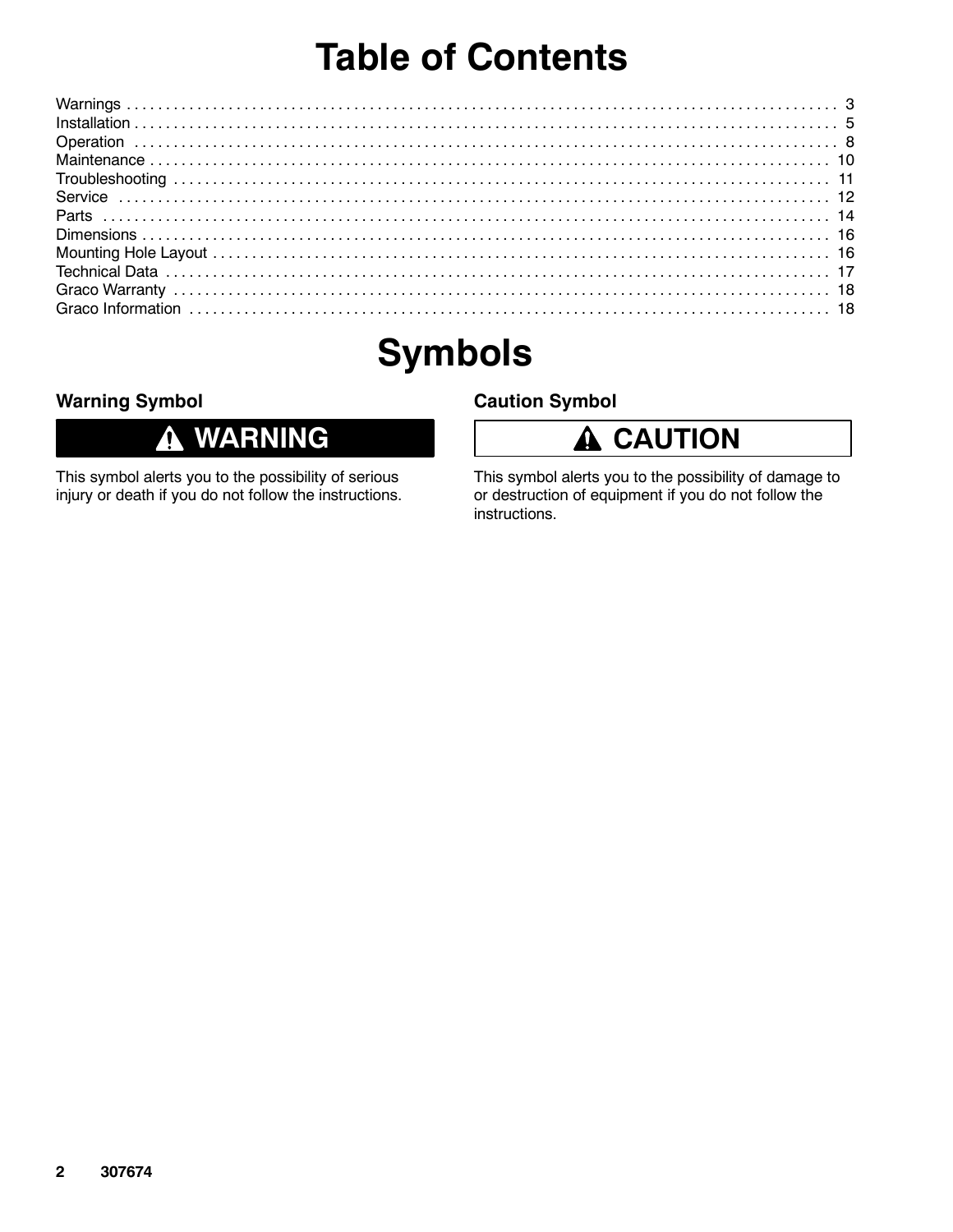### **WARNING ↑**

#### **EQUIPMENT MISUSE HAZARD**

Equipment misuse can cause the equipment to rupture or malfunction and result in serious injury.

#### **INSTRUCTIONS** • This equipment is for professional use only.

- Read all instruction manuals, tags, and labels before operating the equipment.
- Use the equipment only for its intended purpose. If you are not sure, call your Graco distributor.
- Do not alter or modify this equipment.
- Check equipment daily. Repair or replace worn or damaged parts immediately.
- Do not exceed the maximum working pressure of the lowest rated system component. Refer to the **Technical Data** on page 17 for the maximum working pressure of this equipment.
- Use fluids and solvents which are compatible with the equipment wetted parts. Refer to the Tech**nical Data** section of all equipment manuals. Read the fluid and solvent manufacturer's warnings.
- Do not use 1,1,1-trichloroethane, methylene chloride, other halogenated hydrocarbon solvents or fluids containing such solvents in aluminum equipment. Such use could result in a serious chemical reaction, with the possibility of explosion.
- Do not use hoses to pull equipment.
- Route hoses away from traffic areas, sharp edges, moving parts, and hot surfaces. Do not expose Graco hoses to temperatures above 82°C (180°F) or below -40°C (-40°F).
- Wear hearing protection when operating this equipment.
- Do not lift pressurized equipment.
- Comply with all applicable local, state, and national fire, electrical, and safety regulations.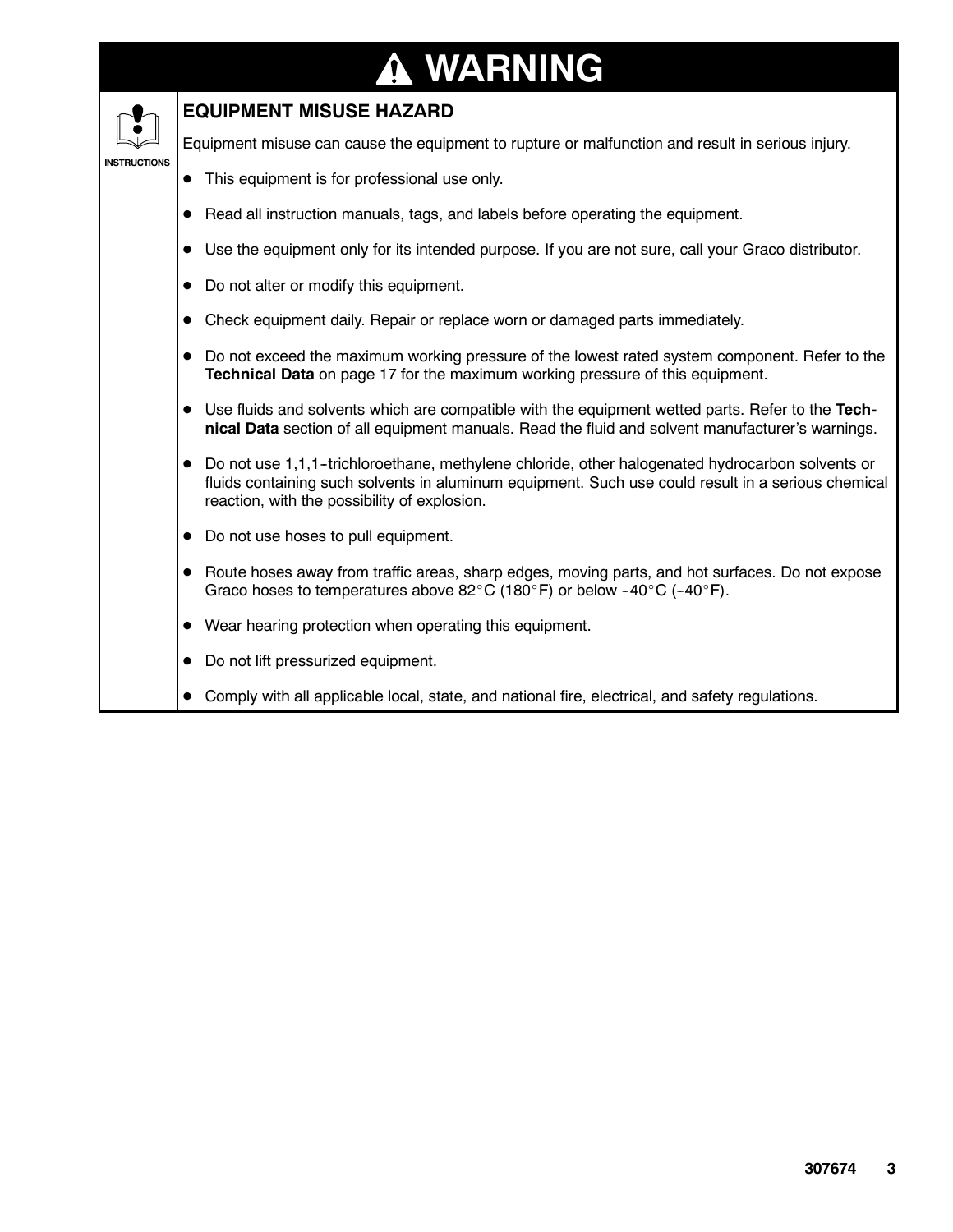# **WARNING**



### **FIRE AND EXPLOSION HAZARD**

Improper grounding, poor ventilation, open flames or sparks can cause a hazardous condition and result in a fire or explosion and serious injury.

- **•** Ground the equipment and the object being sprayed. Refer to **Grounding** on page 5.
- If there is any static sparking or you feel an electric shock while using this equipment, stop spray**ing immediately.** Do not use the equipment until you identify and correct the problem.
- Provide fresh air ventilation to avoid the buildup of flammable fumes from solvents or the fluid being sprayed.
- Eliminate all ignition sources such as pilot lights, cigarettes and plastic drop cloths (static arc hazard). Do not plug or unplug power cords or turn lights on or off in the spray area.
- Keep the spray area free of debris, including solvent, rags, and gasoline.
- $\bullet$  Electrically disconnect all equipment in the spray area.
- Do not operate a gasoline engine in the spray area.



#### **TOXIC FLUID HAZARD**

Hazardous fluid or toxic fumes can cause serious injury or death if splashed in the eyes or on the skin, inhaled, or swallowed.

- $\bullet$  Know the specific hazards of the fluid you are using.
- D Store hazardous fluid in an approved container. Dispose of hazardous fluid according to all local, state and national guidelines.
- Always wear protective eyewear, gloves, clothing and respirator as recommended by the fluid and solvent manufacturer.

### **MOVING PARTS HAZARD**

Moving parts, such as the air motor piston, can pinch or amputate your fingers.

- Keep clear of all moving parts when starting or operating the pump.
- **•** Before servicing the equipment, follow the **Pressure Relief Procedure** on page 8 to prevent the equipment from starting unexpectedly.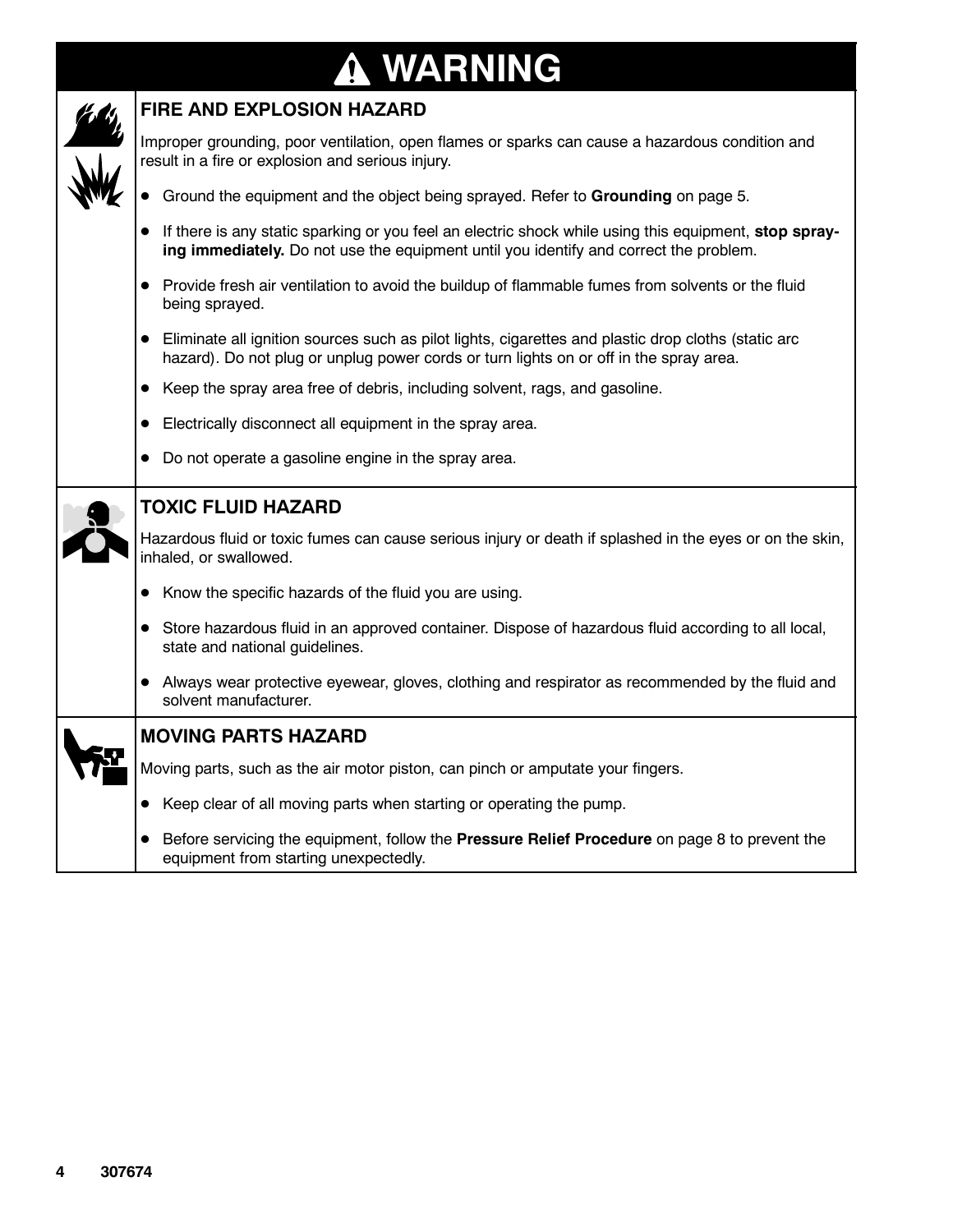# **Installation**

### **General Information**

**NOTE:** Reference numbers and letters in parentheses in the text refer to the callouts in the figures and the parts drawing.

**NOTE:** Always use Genuine Graco Parts and Accessories, available from your Graco distributor. If you supply your own accessories, be sure they are adequately sized and pressure rated for your system.

Fig. 2 is only a guide for selecting and installing system components and accessories. Contact your Graco distributor for assistance in designing a system to suit your particular needs.

### **Prepare the Operator**

All persons who operate the equipment must be trained in the safe, efficient operation of all system components as well as the proper handling of all fluids. All operators must thoroughly read all instruction manuals, tags, and labels before operating the equipment.

### **Grounding**

### **WARNING**

**FIRE AND EXPLOSION HAZARD** Before operating the pump, ground the system as explained below. Also read the section **FIRE AND EXPLOSION HAZARD** on page 4.

1. *Pump:* order Part No. 237569 Ground Wire and Clamp. See Fig. 1. Loosen the grounding lug locknut (W) and washer (X). Insert one end of the ground wire (Y) into the slot in lug (Z) and tighten the locknut securely. Connect the other end of the wire to a true earth ground.



**Fig. 1**

- 2. *Air and fluid hoses:* use only electrically conductive hoses.
- 3. *Air compressor:* follow manufacturer's recommendations.
- 4. *Spray gun:* ground through connection to a properly grounded fluid hose and pump.
- 5. *Fluid supply container:* follow your local code.
- 6. *Object being sprayed:* follow your local code.
- 7. *Solvent pails used when flushing:* follow your local code. Use only metal pails, which are conductive, placed on a grounded surface. Do not place the pail on a nonconductive surface, such as paper or cardboard, which interrupts the grounding continuity.
- 8. *To maintain grounding continuity when flushing or relieving pressure*, hold a metal part of the spray gun firmly to the side of a grounded *metal* pail, then trigger the gun.

#### **Mounting the Pump**

Mount the pump to suit the type of installation planned. The pump dimensions and mounting hole layout are shown on page 16.

If the pump is immersed, be sure the pump intake is 1/2 in. (13 mm) off the bottom of the fluid container.

If the pump is mounted on the wall or on a stand, connect a suction line to the pump's  $1-1/2$ " npt(f) fluid inlet and place the other end of the line in the fluid container.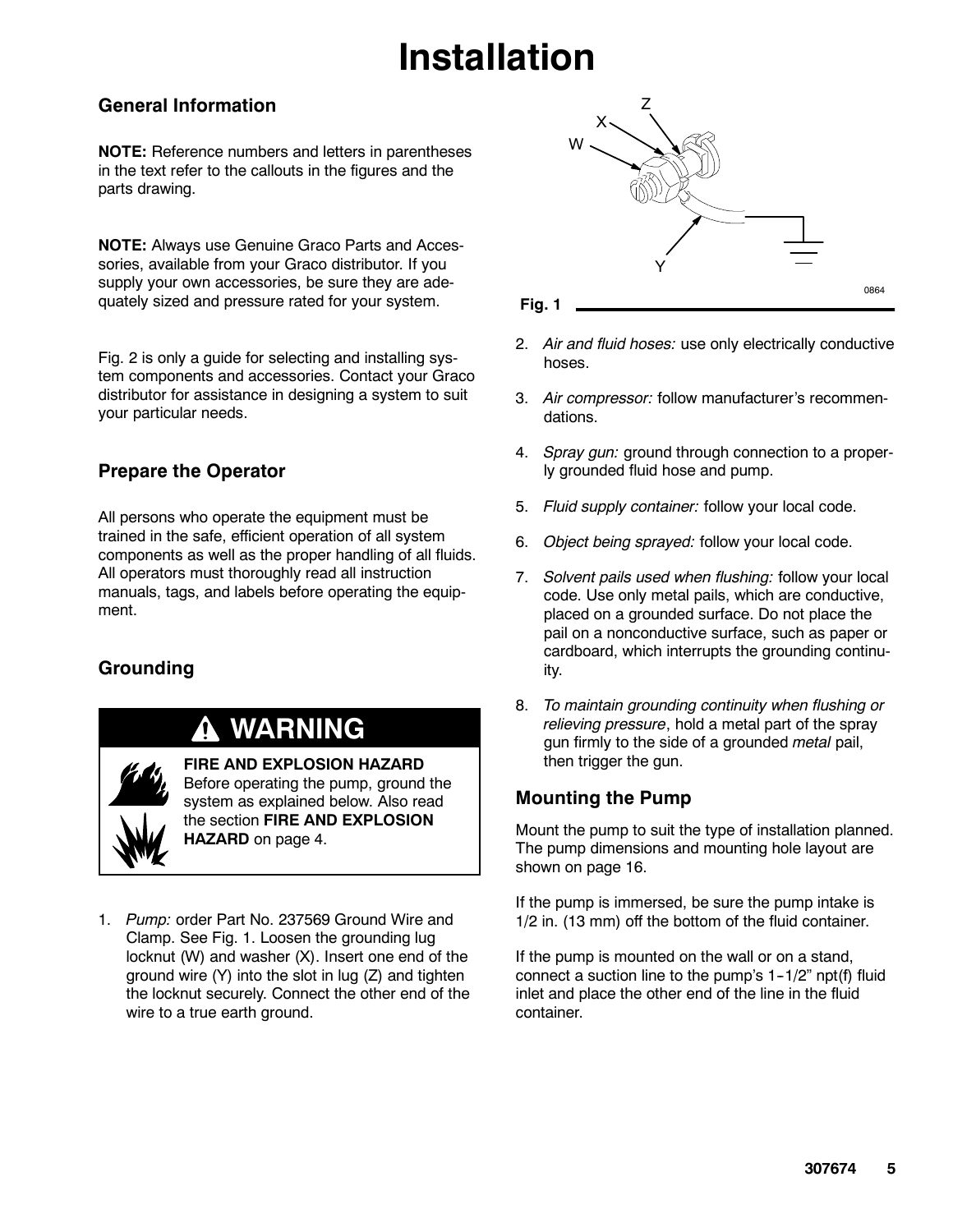# **Installation**

#### **KEY**

- **A** Bleed-Type Master Air Valve (required, for pump)
- **B** Air Filter/Regulator
- **C** Air Line Lubricator
- **D** Fluid Drain Valve (required)
- **E** Surge Tank
- **F** Fluid Shutoff Valves<br>**G** Fluid Filter
- **G** Fluid Filter<br>**H** Fluid Press
- **Fluid Pressure Regulator J** Air Spray Gun
- 
- **K** Back Pressure Regulator **L** Pump
- **M** Air Supply Line
- **N** Bleed-Type Master Air Valves
- (for accessories)
- **P** Main Fluid Supply Line **R** Pump Runaway Valve
	- -
- **S** Main Fluid Return Line<br>**T** Secondary Fluid Return
- **T** Secondary Fluid Return Line<br>**Y** Ground Wire (required;
- Ground Wire (required; see page 5 for installation instructions)

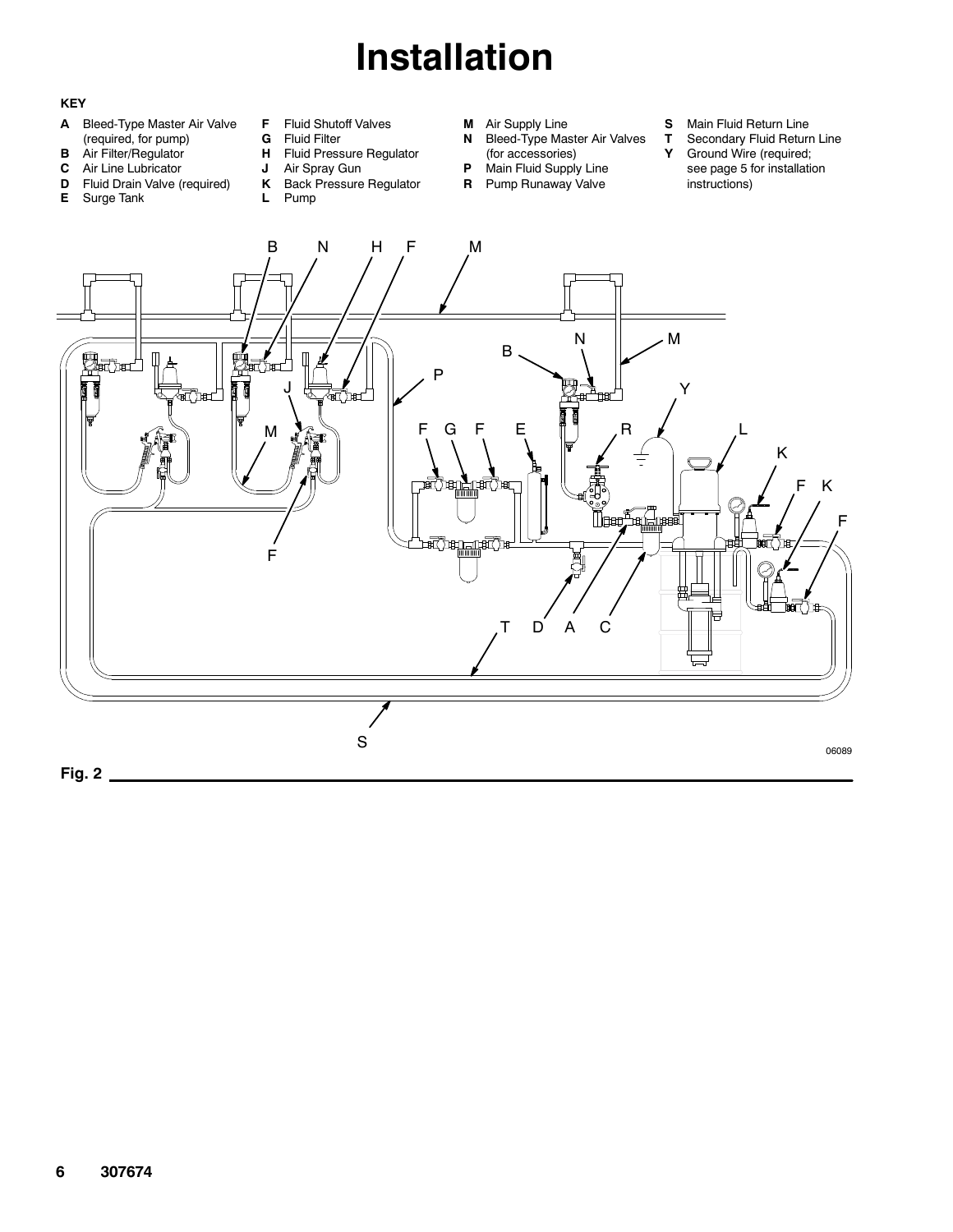# **Installation**

### **Available Accessories (must be purchased separately)**

#### **Air Line Accessories**

### **WARNING**

A bleed-type master air valve (A) is required in your system to help reduce the risk of serious injury, including splashing of fluid in the eyes or on the skin, and injury from moving parts if you are adjusting or repairing the pump.

The bleed-type master air valve relieves air trapped between this valve and the pump after the air is shut off. Trapped air can cause the pump to cycle unexpectedly. Locate the valve close to the pump.

- **The bleed-type master air valve (A)** is required in your system to relieve air trapped between it and the air motor when the valve is closed (see the **WARNING** above). Be sure the bleed valve is easily accessible from the pump, and is located **downstream** from the air filter/regulator (B). Order Part No. 113269 Bleed Valve.
- **The air filter/regulator (B)** controls pump speed and outlet pressure by adjusting the air pressure to the pump and the air spray gun. It also removes harmful dirt and moisture from the compressed air supply. Locate the pump air filter/regulator **upstream** from the pump's bleed-type master air valve (A). Also, supply an air filter/regulator at each spray booth.
- A pump runaway valve (R) automatically shuts off the pump if it starts running too fast. A pump which runs too fast can be seriously damaged.
- **An air line lubricator (C)** provides automatic air motor lubrication. Install downstream from the pump air filter/regulator (B).
- **•** Install additional air bleed valves (N) at each air line drop, to isolate accessories for servicing.

**Fluid Line Accessories**

### **WARNING**

A fluid drain valve (D) is required in your system to help reduce the risk of serious injury, including splashing of fluid in the eyes or on the skin.

The fluid drain valve assists in relieving fluid pressure in the displacement pump, hose, and gun. Triggering the gun to relieve pressure may not be sufficient.

- The fluid drain valve (D) is required in your system to relieve fluid pressure in the hose and gun (see the **WARNING** above).
- **Install a surge tank (E)** to reduce fluid line pulsations.
- **Install two fluid filters (G)** to remove impurities from the fluid before it reaches the spray gun (J). Install fluid shutoff valves (F) upstream and downstream from each filter; this arrangement enables you to continue spraying while cleaning a filter.
- **Install a fluid pressure regulator (H)** to provide precise fluid pressure control at each spray booth.
- **Install fluid shutoff valves (F)** where shown.

#### **Fluid Return Line**

- **•** Install a main fluid return line (S) to circulate fluid back to the pump's return port.
- **Install a secondary fluid return line (T)** to circulate fluid from the spray guns back to the fluid supply container.
- **•** Install a back pressure regulator (K) on each fluid return line, after the last gun station, to provide constant system back pressure for all spray guns and proper pressure for fluid circulation.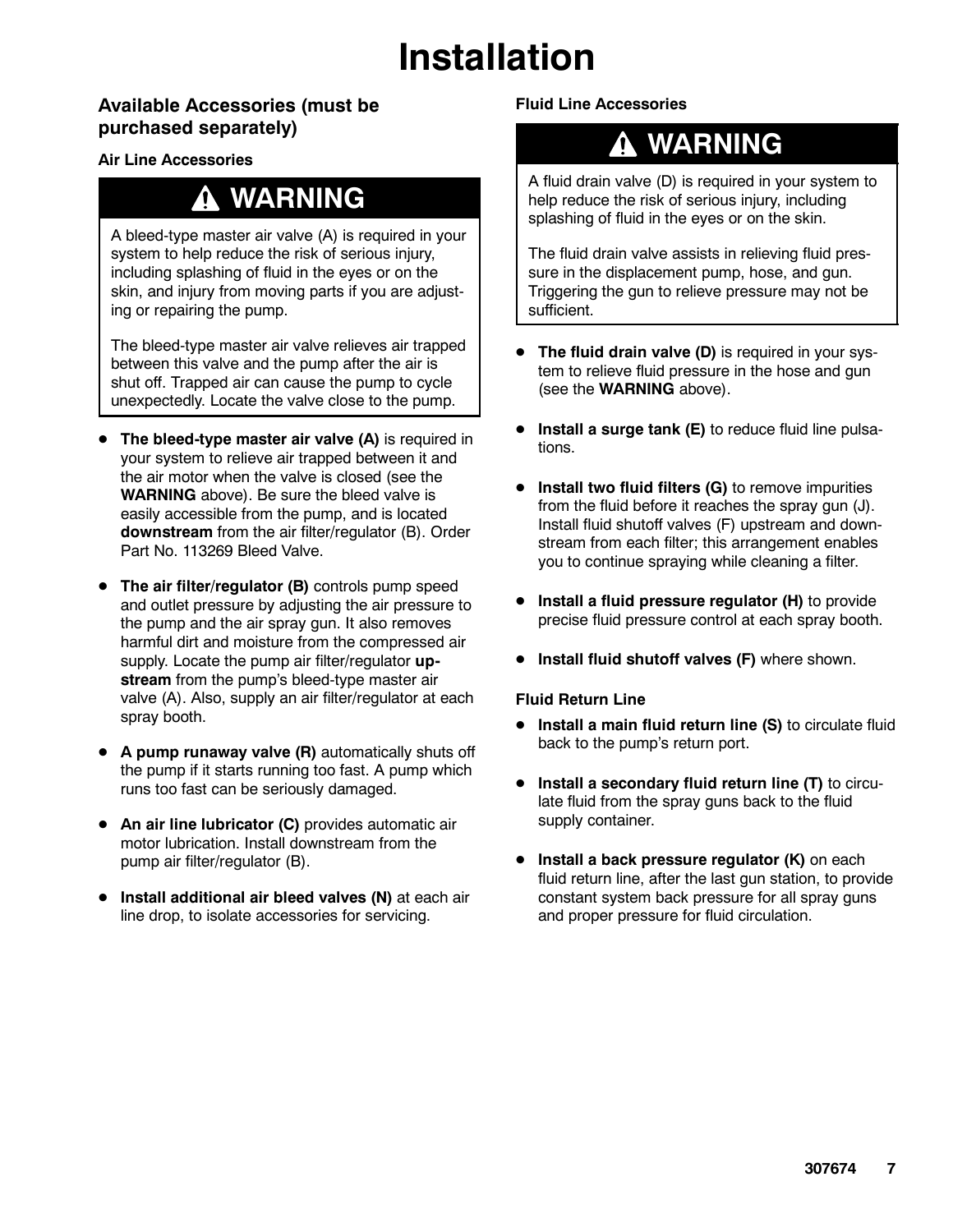# **Operation**

### **Pressure Relief Procedure**

## **WARNING**

#### **PRESSURIZED EQUIPMENT HAZARD**

The system pressure must be manually relieved to prevent the system from starting or spraying accidentally. To reduce the risk of an injury from accidental spray from the gun, splashing fluid, or moving parts, follow the **Pressure Relief Procedure** whenever you:

- $\bullet$  are instructed to relieve the pressure,
- $\bullet$  stop spraying,
- check or service any of the system equipment,
- or install or clean the spray nozzle.
- 1. Shut off the air supply to the pump.
- 2. Close the bleed-type master air valve (A, required in your system).
- 3. Hold a metal part of the gun firmly to the side of a grounded metal pail, and trigger the gun to relieve pressure.
- 4. Open the drain valve (D, required in your system), having a container ready to catch the drainage.
- 5. Leave the drain valve open until you are ready to spray again.

*If you suspect that the spray nozzle or hose is completely clogged, or that pressure has not been fully relieved after following the steps above, very slowly* loosen the nozzle retaining ring or hose end coupling and relieve pressure gradually, then loosen completely. Now clear the nozzle or hose.

### **Packing Nut**

### **WARNING**

To reduce the risk of serious injury whenever you are instructed to relieve pressure, always follow the **Pressure Relief Procedure** at left.

Check the tightness of the packing nut/wet-cup (U) periodically. The nut should be tight enough to prevent leakage. Torque the nut to 20-24 ft-lb  $(27-33 \text{ N.m})$ ; do not overtighten or you may damage the packings. **Relieve pressure** before adjusting the nut. See Fig. 3. If the pump is not immersed, fill the packing nut/wetcup 1/2 full with a compatible solvent. Keep the cup filled at all times to help prevent the fluid you are pumping from drying on the exposed displacement rod and damaging the throat packings.

### **Flush the Pump Before First Use**

The pump is tested with lightweight oil, which is left in to protect the pump parts. If the fluid you are using may be contaminated by the oil, flush it out with a compatible solvent. See **Flushing** on page 10.

#### *Model 218747 Shown*

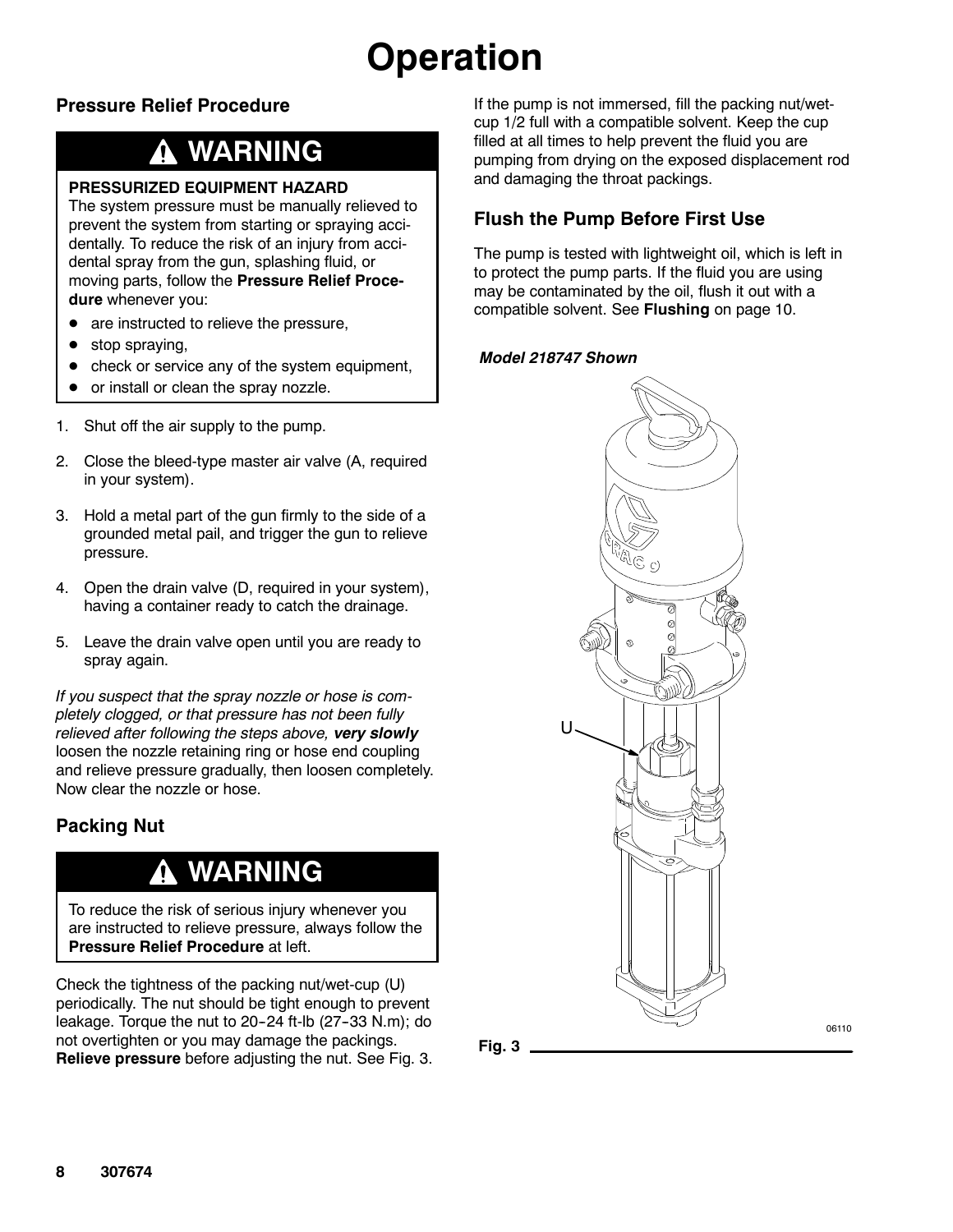## **Operation**

### **Prime the Pump**

- 1. See Fig. 2. Remove the spray nozzle from the gun. See the gun instruction manual.
- 2. Close all bleed-type air valves (A, N).
- 3. Close the pump air filter/regulator (B).
- 4. Close the fluid drain valve (D).
- 5. Check that all fittings throughout the system are tightened securely.
- 6. Connect the air supply line to the pump air inlet.
- 7. Open the bleed-type air valves (A, N).
- 8. Hold a metal part of the gun firmly to the side of a grounded metal pail and hold the trigger open.
- 9. Open the air filter/regulator (B) until the pump starts. Run the pump slowly until all air is pushed out and the system is fully primed. Always use the lowest pressure necessary to get the desired results. Higher pressures cause premature tip and pump wear.
- 10. Release the gun trigger and lock the trigger safety.

*In a circulating system,* the pump will run continuously and slow down or speed up on demand, until the air supply is shut off.

*In a direct supply system,* with adequate air pressure supplied to the motor, the pump will start and stop as you open and close the gun.

### **WARNING**

To reduce the risk of serious injury whenever you are instructed to relieve pressure, always follow the **Pressure Relief Procedure** on page 8.

11. **Relieve the pressure.** Install the spray nozzle in the gun, as explained in the gun manual.

## **WARNING**



12. Use the air filter/regulator (B) to control pump outlet pressure and pump speed. Always use the lowest pressure necessary to get the desired results. Higher pressure causes premature pump wear.

### **A CAUTION**

Do not allow the pump to run dry. It will quickly accelerate to a high speed, causing damage. If your pump is running too fast, stop it immediately and check the fluid supply. If the container is empty and air has been pumped into the lines, refill the container and prime the pump and the lines, or flush and leave it filled with a compatible solvent. Eliminate all air from the fluid system.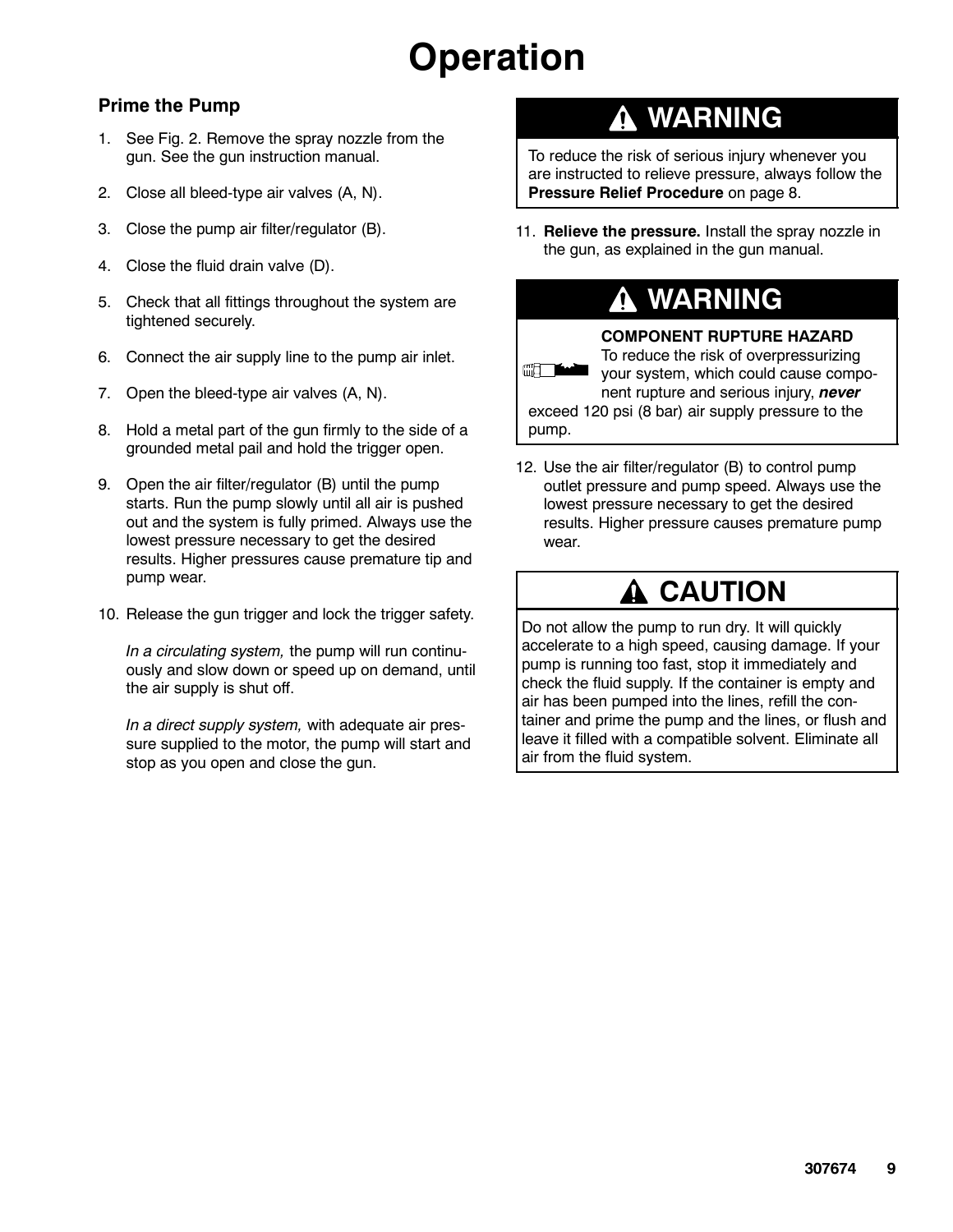## **Maintenance**

### **Shutdown and Care of the Pump**

### **WARNING**

To reduce the risk of serious injury whenever you are instructed to relieve pressure, always follow the **Pressure Relief Procedure** on page 8.

For overnight shutdown, stop the pump at the bottom of its stroke to prevent fluid from drying on the exposed displacement rod and damaging the throat packings. **Relieve the pressure.**

Always flush the pump before the fluid dries on the displacement rod. See **Flushing** below.

### **Flushing**

## **WARNING**

**FIRE AND EXPLOSION HAZARD** Before flushing, read the section **FIRE AND EXPLOSION HAZARD** on page 4. Be sure the entire system and flushing pails are properly grounded. Refer to **Grounding** on page 5.

Flush the pump:

- Before the first use
- When changing colors or fluids
- Before fluid can dry or settle out in a dormant pump (check the pot life of catalyzed fluids)
- Before storing the pump.

Flush with a fluid that is compatible with the fluid you are pumping and with the wetted parts in your system. Check with your fluid manufacturer or supplier for recommended flushing fluids and flushing frequency.

## **A CAUTION**

Never leave water or water-base fluid in the pump overnight. If you are pumping water-base fluid, flush with water first, then with a rust inhibitor such as mineral spirits. Relieve the pressure, but leave the rust inhibitor in the pump to protect the parts from corrosion.

## **WARNING**

To reduce the risk of serious injury whenever you are instructed to relieve pressure, always follow the **Pressure Relief Procedure** on page 8.

- 1. **Relieve the pressure.**
- 2. Remove the spray nozzle from the gun.
- 3. Hold a metal part of the gun firmly to the side of a grounded *metal* pail.
- 4. Start the pump. Always use the lowest possible fluid pressure when flushing.
- 5. Trigger the gun.
- 6. Flush the system until clear solvent flows from the gun.
- 7. **Relieve the pressure.**
- 8. Clean the spray nozzle separately, then reinstall it.

### **Corrosion Protection for Carbon Steel Pumps**

## **CAUTION**

Water, or even moist air, can cause your pump to corrode. To help prevent corrosion, **never** leave the pump filled with water or air. Follow the instructions under **Flushing,** at left.

#### **Fluid Piston and Intake Valve Adjustment**

The fluid piston and intake valves are factory set for pumping medium viscosity fluids. See the separate displacement pump manual, 307652, for adjustment procedures to pump lighter or heavier viscosity fluids.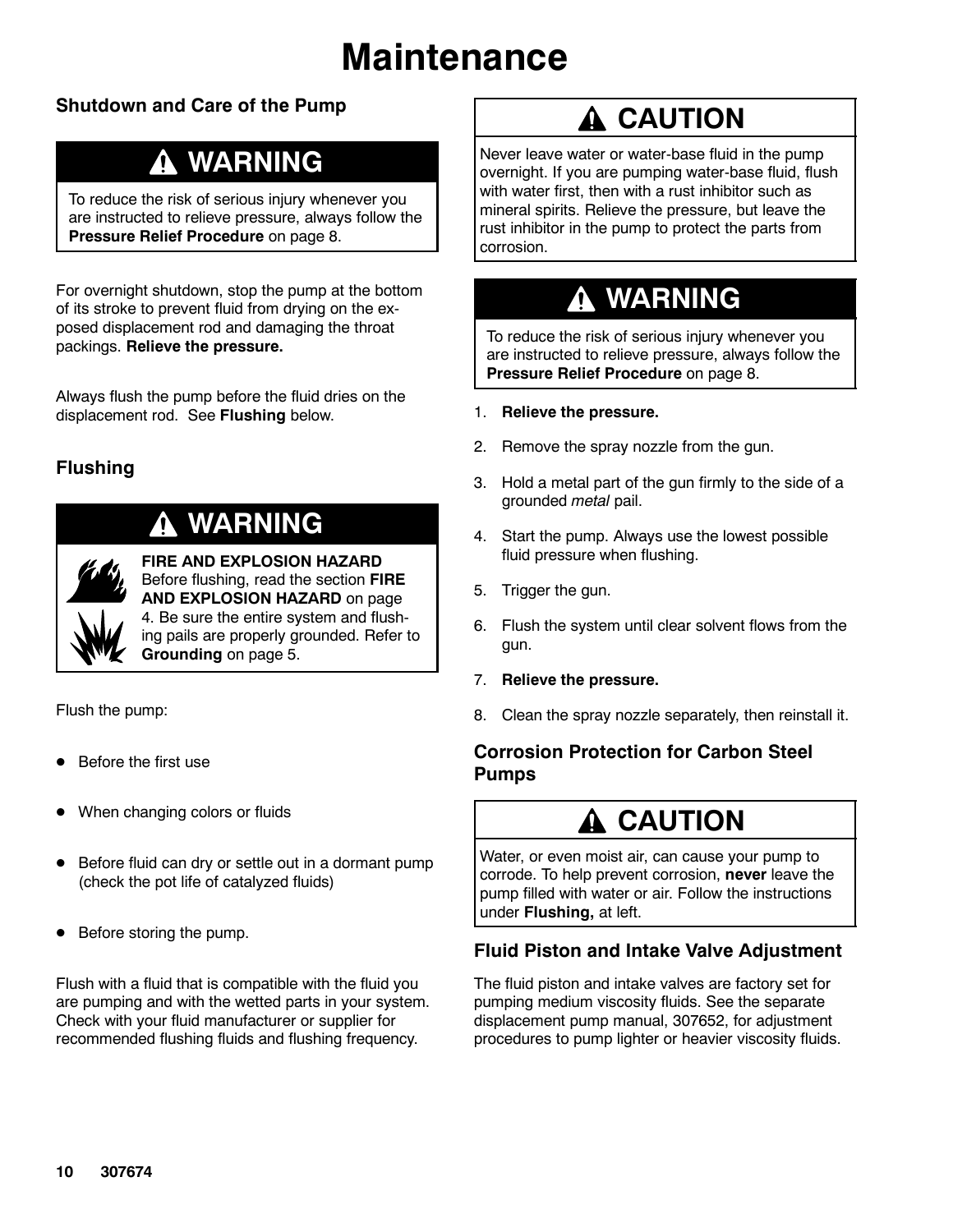# **Troubleshooting**

### **WARNING**

To reduce the risk of serious injury whenever you are instructed to relieve pressure, always follow the **Pressure Relief Procedure** on page 8.

- 1. **Relieve the pressure.**
- 2. Check all possible problems and solutions before disassembling pump.

| <b>Problem</b>                                      | <b>Cause</b>                                         | <b>Solution</b>                                               |  |
|-----------------------------------------------------|------------------------------------------------------|---------------------------------------------------------------|--|
| Pump fails to operate.                              | Restricted line or inadequate air<br>supply.         | Clear; increase air supply.                                   |  |
|                                                     | Dirty or damaged air motor.                          | Service air motor (see 306982 or<br>307157).                  |  |
|                                                     | Clogged fluid hose, gun, or nozzle.                  | Clear.*                                                       |  |
| Pump operates but output is low on<br>both strokes. | Restricted line or inadequate air<br>supply.         | Clear; increase air supply.                                   |  |
|                                                     | Exhausted fluid supply.                              | Refill; reprime or flush.                                     |  |
|                                                     | Clogged fluid hose, gun, or nozzle.                  | Clear.*                                                       |  |
|                                                     | Loose packing nut or worn throat<br>packings.        | Tighten packing nut (see page 8);<br>replace throat packings. |  |
|                                                     | Piston and intake valves need ad-<br>justment.       | Adjust; see manual 307652.                                    |  |
| Pump operates but output is low on<br>downstroke.   | Held open or worn intake valve.                      | Clear; service. See manual 307652.                            |  |
| Pump operates but output is low on<br>upstroke.     | Held open or worn fluid piston valve<br>or packings. | Clear; service. See manual 307652.                            |  |
| Erratic or accelerated operation.                   | Exhausted fluid supply.                              | Refill; reprime or flush.                                     |  |
|                                                     | Piston and intake valves need ad-<br>justment.       | Adjust; see manual 307652.                                    |  |
|                                                     | Held open or worn intake valve.                      | Clear; service. See manual 307652.                            |  |
|                                                     | Held open or worn fluid piston valve<br>or packings. | Clear; service. See manual 307652.                            |  |

\* To determine if the fluid hose or gun is obstructed, follow the **Pressure Relief Procedure** on page 8. Disconnect the fluid hose and place a container at the pump fluid outlet to catch any fluid. Turn on the air just enough to start the pump (about 20-40 psi [1.4-2.8 bar]). If the pump starts when the air is turned on, the obstruction is in the fluid hose or gun.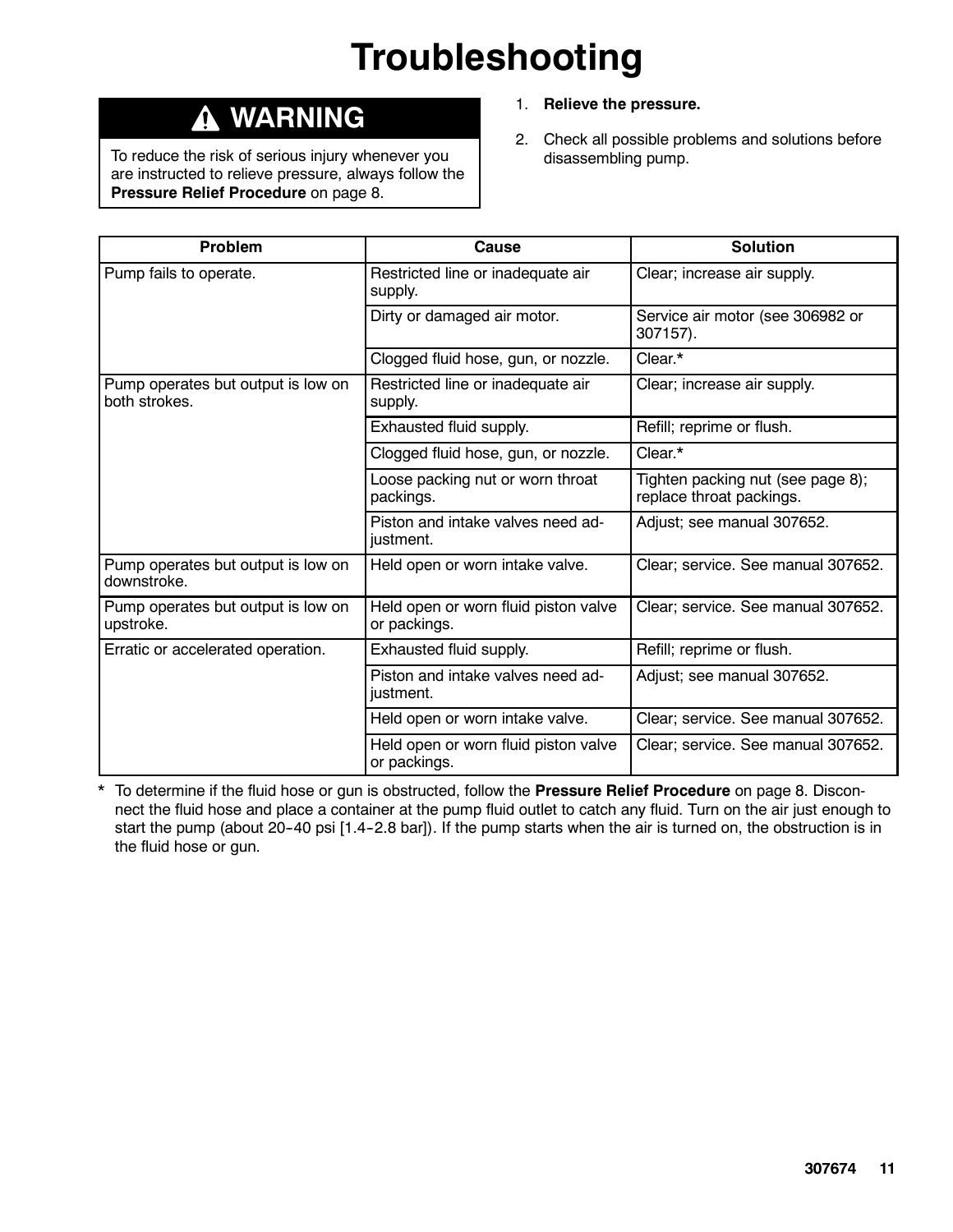## **Service**

### **Disconnecting the Displacement Pump**

**NOTE:** For displacement pump repair instructions, refer to the separate displacement pump manual 307652, supplied.

### **WARNING**

To reduce the risk of serious injury whenever you are instructed to relieve pressure, always follow the **Pressure Relief Procedure** on page 8.

- 1. Flush the pump if possible. Stop the pump at the bottom of its stroke. **Relieve the pressure.**
- 2. Disconnect all hoses and remove the pump from its mounting.
- 3. Unscrew the coupling nut (20) from the displacement rod (R). Remove the coupling collars (21). See Fig. 4.
- 4. Unscrew the lower locknut (13) and lockwasher (12) from the return mounting tube (10).
- 5. Unscrew the swivel union (S) from the supply mounting tube (11).

## **A CAUTION**

If you are removing the mounting tubes, wrench the tubes close to the motor base to prevent thread damage in the base. Use thread sealant on the male threads when reinstalling.

### **Reconnecting the Displacement Pump**

- 1. Position the displacement pump on the mounting tubes (10, 11). Thread the upper locknut (13) onto the return mounting tube (10) a couple of turns. Tighten the swivel union (S) securely onto the supply mounting tube (11). See Fig. 4.
- 2. Butt the connecting rod (2) and displacement rod (R) together; if necessary, adjust the locknuts (13) on the return mounting tube (10) to align the rods.
- 3. Position the coupling collars (21) so they engage with the connecting rod (2) and displacement rod (R). Lower the coupling nut (20) over the coupling collars and screw it securely onto the displacement rod.
- 4. Tighten the locknuts (13) securely.
- 5. Remount the pump and connect all hoses.
- 6. Turn on the air to the motor and run the pump slowly. Adjust the locknuts (13) on the return mounting tube (10) as necessary until the pump operates smoothly at minimum air pressure to the motor. Tighten the locknuts securely.
- 7. Reconnect the ground wire if it was disconnected during repair.
- 8. If the pump is not immersed, fill the packing nut/ wet-cup 1/2 full of compatible solvent.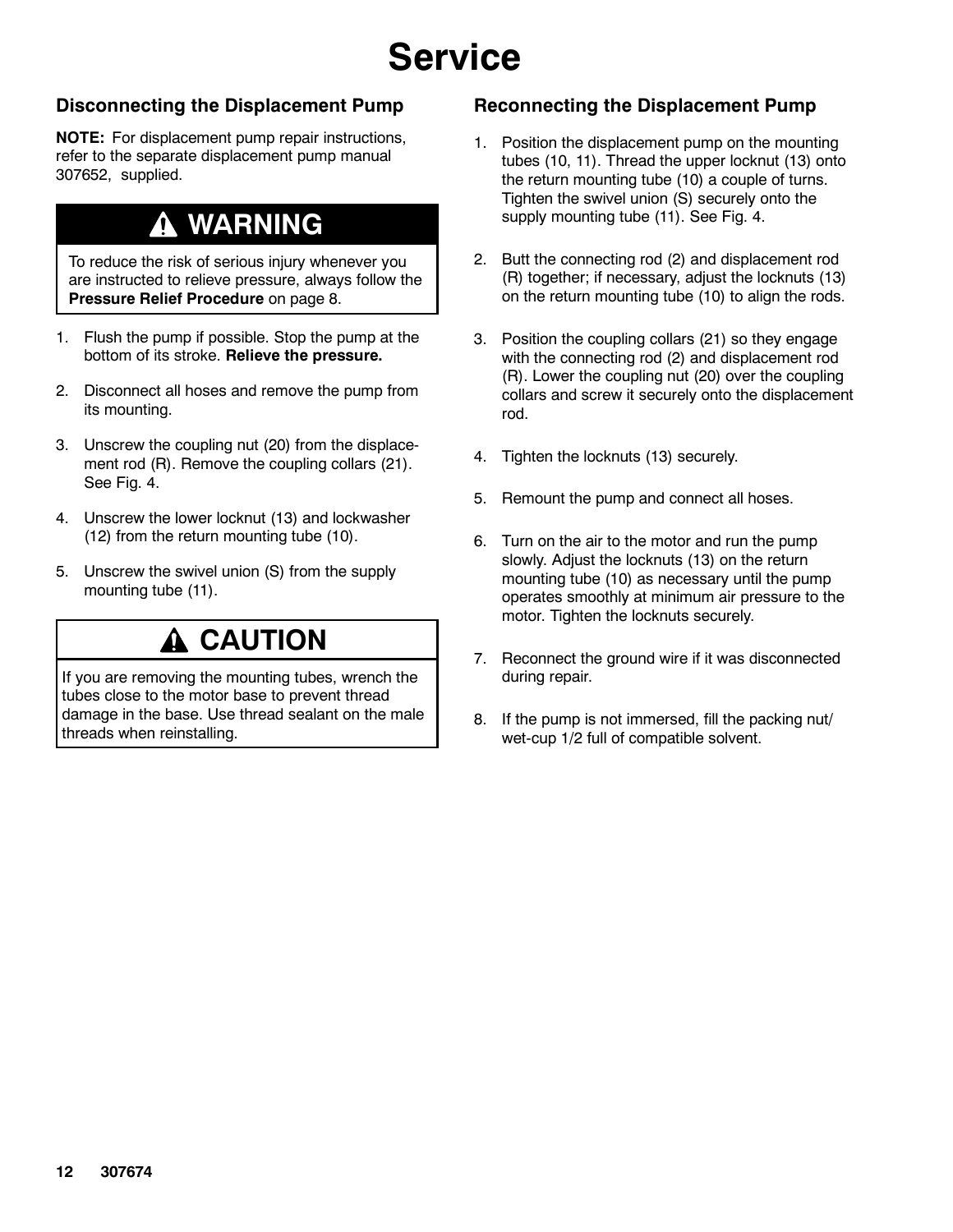## **Service**



 $\sqrt{2}$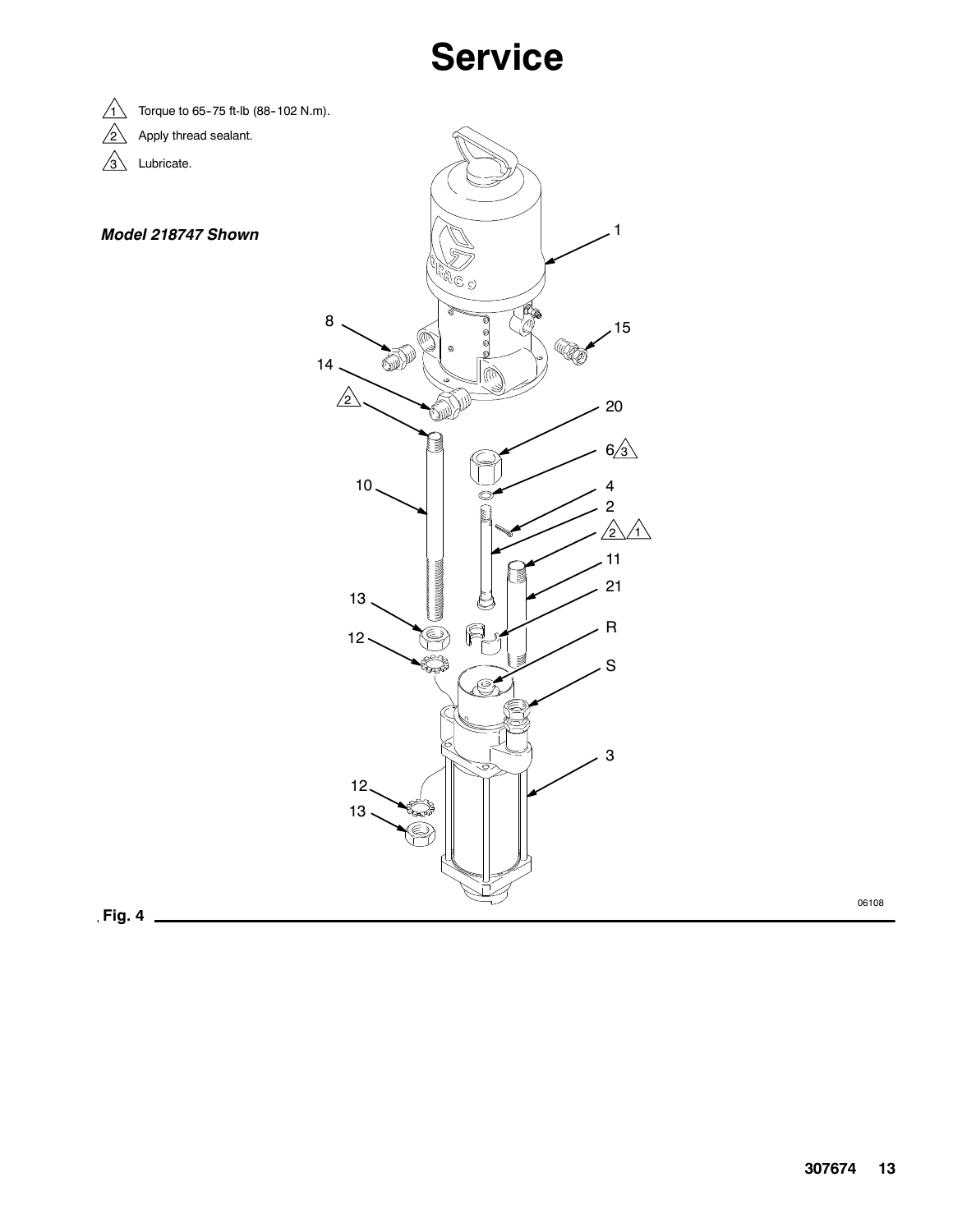## **Parts**

### **Model 218747, Series C**

3:1 Ratio President Pump, Stubby Size; UHMWPE and Leather Packed

### **Model 237142, Series A**

3:1 Ratio President Pump, Stubby Size; Leather Packed with PTFE Backup

#### **Model 237143, Series A**

3:1 Ratio President Pump, Stubby Size; Leather and PTFE Packed

#### **Model 237146, Series A**

3:1 Ratio President Pump, Stubby Size; PTFE Packed

| Ref<br>No.     | Part<br>No. | <b>Description</b>                    | Qty                                       | Used on Models 2218747, 237142, and 237143 only. |
|----------------|-------------|---------------------------------------|-------------------------------------------|--------------------------------------------------|
|                |             |                                       |                                           | Used on Model 237146 only.                       |
| 1              | 210007      | AIR MOTOR, President;                 |                                           |                                                  |
|                |             | used on 218747; see 307157            | 1                                         |                                                  |
|                | 205038      | AIR MOTOR, President                  |                                           |                                                  |
|                |             | used on 237142, 237143, and           |                                           |                                                  |
|                |             | 237146; see 306982                    | 1                                         |                                                  |
| $\overline{c}$ | 190116      | ROD, connecting;                      |                                           |                                                  |
|                |             | 5.69" (144.5 mm) long                 | 1                                         |                                                  |
| 3              | 218746      | PUMP, displacement;                   |                                           |                                                  |
|                |             | used on 218747; see 307652            | 1                                         |                                                  |
|                | 237140      | PUMP, displacement;                   |                                           | $\otimes \mathbb{P}^k$                           |
|                |             | used on 237142; see 307652            | 1                                         |                                                  |
|                | 237141      | PUMP, displacement;                   |                                           |                                                  |
|                |             | used on 237143; see 307652            | 1                                         | 15<br>8                                          |
|                | 237199      | PUMP, displacement;                   |                                           |                                                  |
|                |             | used on 237146; see 307652            | 1                                         |                                                  |
| 4              | 100579      | PIN, cotter                           |                                           | 14                                               |
| 6              | 156082      | O-RING; nitrile rubber                |                                           |                                                  |
| 8              | 166443      | NIPPLE, hex, reducing;                |                                           | 20                                               |
|                |             | $3/4 \times 1/2$ npt                  | 1                                         |                                                  |
| 10             | 180986      | TUBE, return;                         |                                           |                                                  |
|                |             | 12.812" (325.4 mm) long               | 1                                         | 10                                               |
| 11             | 189215      | TUBE, supply;                         |                                           |                                                  |
|                |             | 6.75" (171.5 mm) long;                |                                           |                                                  |
|                |             | used on 218747, 237142,               |                                           |                                                  |
|                |             | and 237143 only                       |                                           |                                                  |
|                | 112919      | TUBE, supply; 1" npt(f) fluid outlet; |                                           |                                                  |
|                |             | 6.75" (171.5 mm) long;                |                                           |                                                  |
|                |             | used on 237146 only                   | 1                                         | 21<br>13                                         |
| 12             | 118160      | LOCKWASHER, ext shakeproof            | $\overline{\mathbf{c}}$<br>$\overline{2}$ | 12                                               |
| 13             | 171217      | NUT, lock; 3/4-11                     |                                           |                                                  |
| 14             | 171439      | NIPPLE, hex, reducing;                |                                           |                                                  |
|                |             | $1" \times 3/4$ npt                   | 1                                         |                                                  |
| 15             | 158256      | UNION; straight adapter;              |                                           |                                                  |
|                |             | $1/2$ npt(m) x 3/8 npsm(f)            |                                           | 3                                                |
| 20             | 190117      | NUT, coupling                         |                                           |                                                  |
| 21             | 190119      | COLLAR, coupling                      | $\overline{2}$                            |                                                  |
|                |             |                                       |                                           |                                                  |

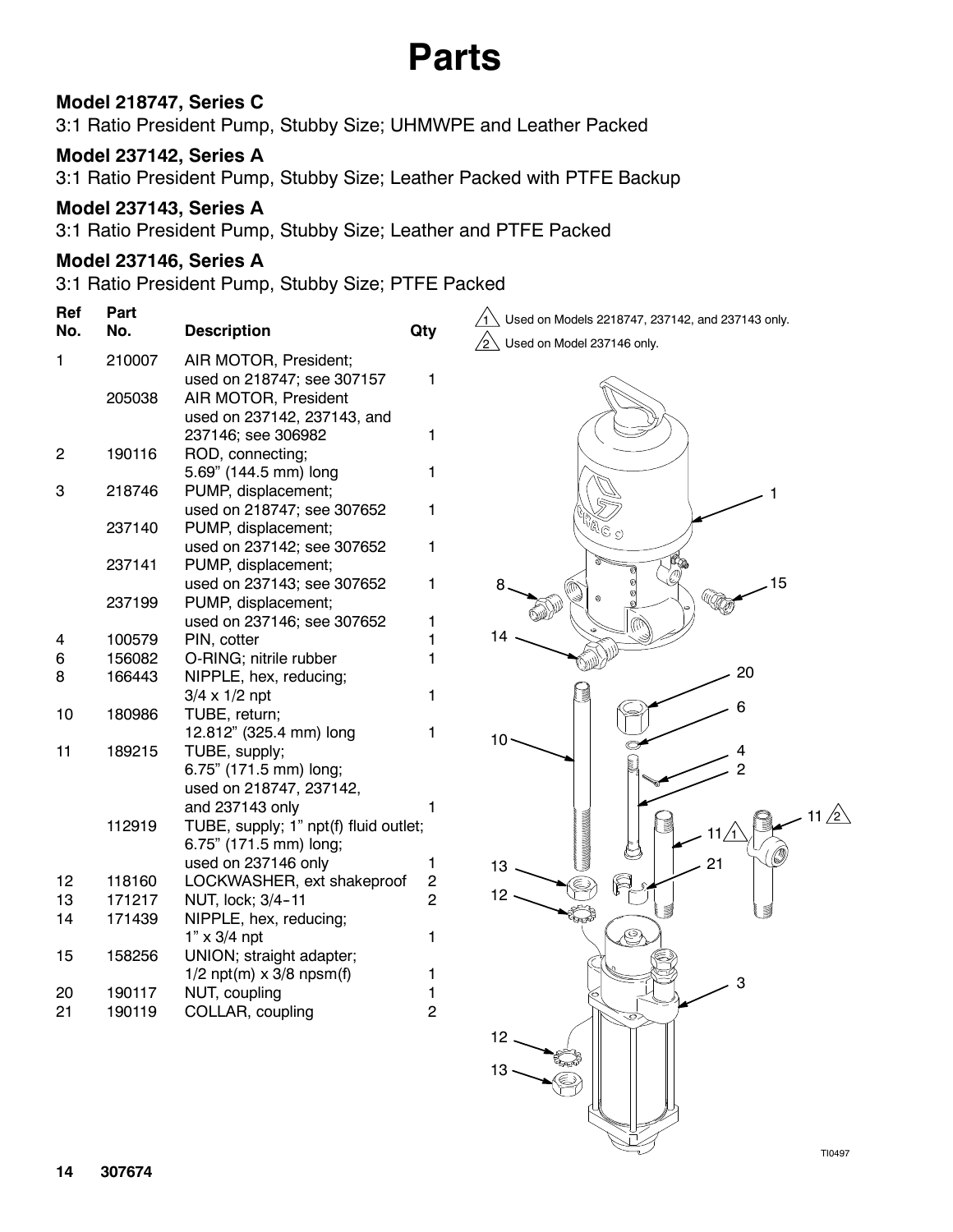## **Parts**

#### **Model 218795, Series C**

3:1 Ratio President Pump, 55 Gallon (200 Liter) Drum Size; UHMWPE and Leather Packed

#### **Model 237144, Series A**

3:1 Ratio President Pump, 55 Gallon (200 Liter) Drum Size; Leather Packed with PTFE Backup

### **Model 237145, Series A**

3:1 Ratio President Pump, 55 Gallon (200 Liter) Drum Size; PTFE Packed

| <b>Ref</b><br>No. | Part<br>No. | <b>Description</b>                    | Qty            |
|-------------------|-------------|---------------------------------------|----------------|
| 1                 | 210007      | AIR MOTOR, President;                 |                |
|                   |             | used on 218795; see 307157            | 1              |
|                   | 205038      | AIR MOTOR, President;                 |                |
|                   |             | used on 237144 and 237145;            |                |
|                   |             | see 306982                            | 1              |
| 2                 | 190115      | ROD, connecting;                      |                |
|                   |             | 18.25" (463.6 mm) long                | 1              |
| 3                 | 218746      | PUMP, displacement;                   |                |
|                   |             | used on 218795; see 307652            | 1              |
|                   | 237140      | PUMP, displacement;                   |                |
|                   |             | used on 237144; see 307652            | 1              |
|                   | 237199      | PUMP, displacement;                   |                |
|                   |             | used on 237145; see 307652            | 1              |
| 4                 | 100579      | PIN, cotter                           | 1              |
| 6                 | 156082      | O-RING; nitrile rubber                | 1              |
| 7                 | 100081      | BUSHING; 1/2 npt(m) x 3/8 npt(f);     |                |
|                   |             | used on 218795 only                   | 1              |
| 8                 | 160032      | NIPPLE; 3/4 npt                       | 1              |
| 10                | 180990      | TUBE, return;                         |                |
|                   |             | 25.375" (644.5 mm) long               | 1              |
| 11                | 189216      | TUBE, supply;                         |                |
|                   |             | 19.312" (490.52 mm) long;             |                |
|                   |             | used on 218795 and 237144 only        | 1              |
|                   | 112918      | TUBE, supply; 1" npt(f) fluid outlet; |                |
|                   |             | 19.312" (490.52 mm) long;             |                |
|                   |             | used on 237145 only                   | 1              |
| 12                | 118160      | LOCKWASHER, ext shakeproof            | $\overline{c}$ |
| 13                | 171217      | NUT, lock; 3/4-11                     | $\overline{2}$ |
| 15                | 158256      | UNION; straight adapter;              |                |
|                   |             | $1/2$ npt(m) $\times$ 3/8 npsm(f);    |                |
|                   |             | used on 237144 and 237145 only        | 1              |
| 20                | 190117      | NUT, coupling                         | 1              |
| 21                | 190119      | COLLAR, coupling                      | $\overline{2}$ |
|                   |             |                                       |                |



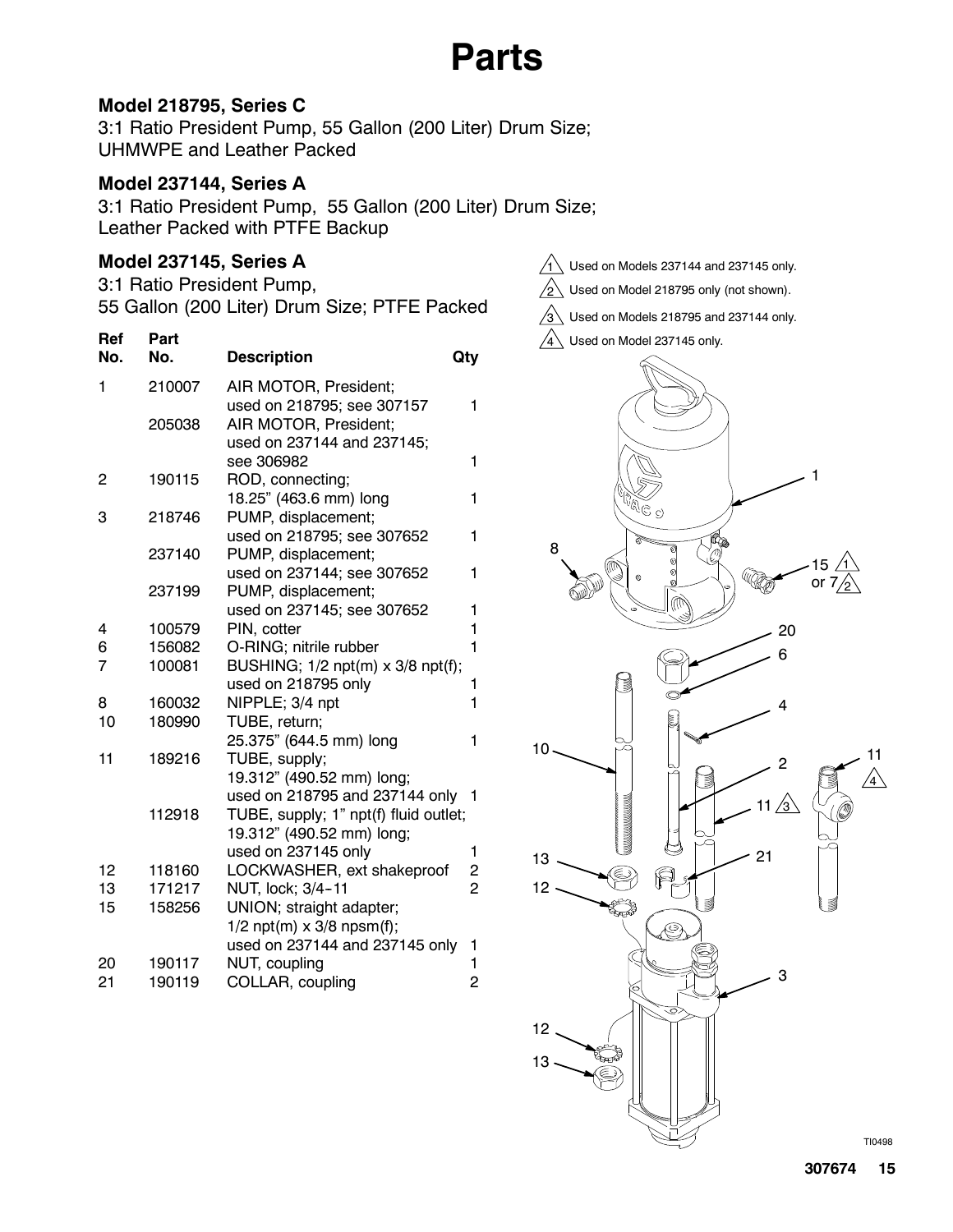## **Dimensions**



| Model No.                    | А                     | в                          | C                       |
|------------------------------|-----------------------|----------------------------|-------------------------|
| 218795                       | 48.88 in.             | 16.38 in.                  | $32.5$ in.              |
|                              | (1242 mm)             | $(416$ mm)                 | (826 mm)                |
| 237144,                      | 48.95 in.             | 16.45 in.                  | $32.5$ in.              |
| 237145                       | $(1244 \text{ mm})$   | $(418$ mm $)$              | (826 mm)                |
| 218747                       | 36.38 in.             | 16.38 in.                  | $20$ in.                |
|                              | (924 mm)              | $(416 \, \text{mm})$       | (508 mm)                |
| 237142,<br>237143,<br>237146 | 36.45 in.<br>(926 mm) | 16.45 in.<br>$(418$ mm $)$ | 20 in.<br>$(508$ mm $)$ |

06110

# **Mounting Hole Layout**



**NOTE:** Use mounting gasket 161322.

06088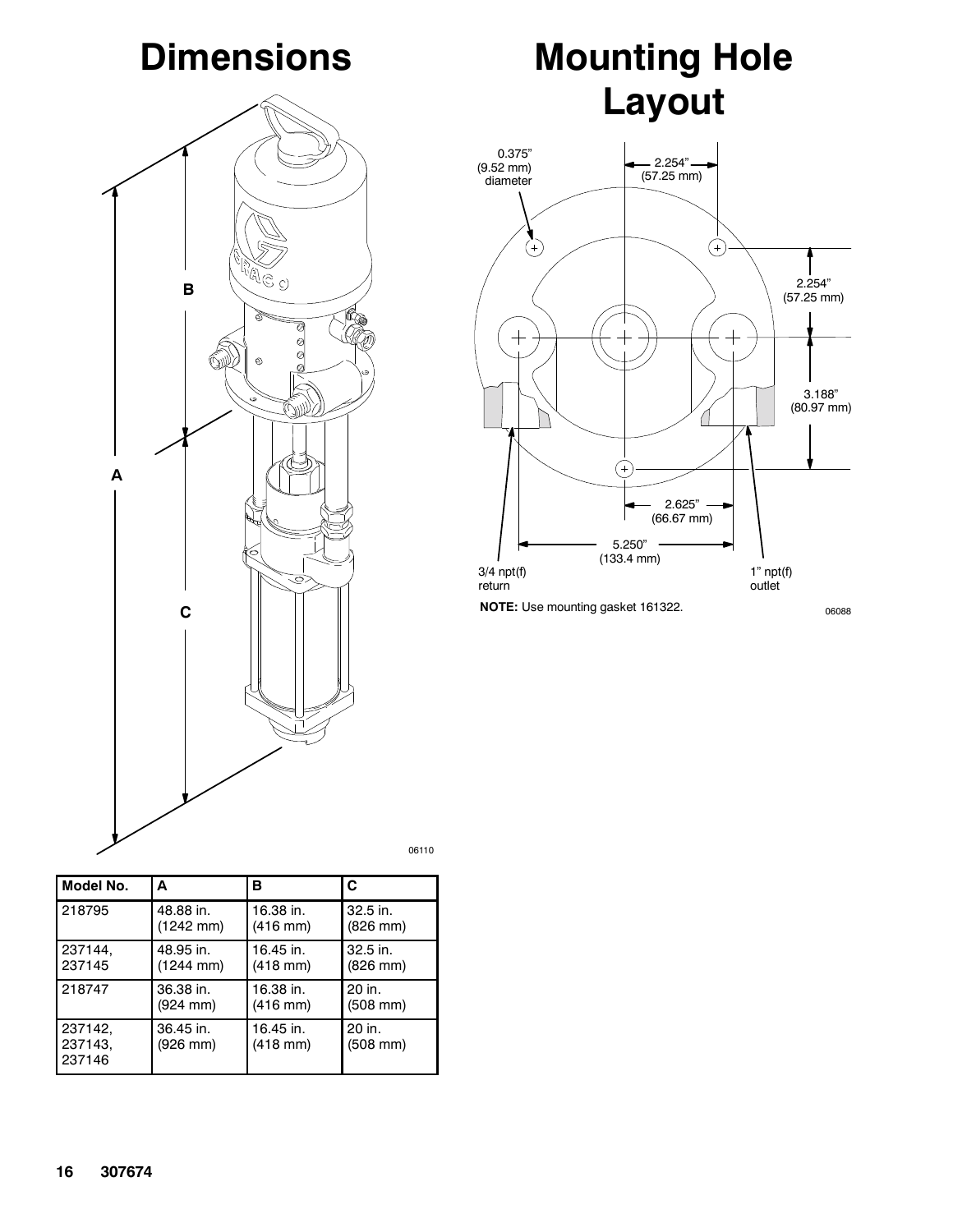## **Technical Data**

| Category                                             | Data                                                                                                              |
|------------------------------------------------------|-------------------------------------------------------------------------------------------------------------------|
| Ratio                                                | 3:1                                                                                                               |
| Maximum fluid working pressure                       | 360 psi (2.5 MPa, 25 bar)                                                                                         |
| Maximum air input pressure                           | 120 psi (0.8 MPa, 8.3 bar)                                                                                        |
| Pump cycles per 1 gallon (3.8 liters)                | 6                                                                                                                 |
| Fluid flow at 60 cycles per minute                   | 10 gpm (38 liters/min)                                                                                            |
| Fluid inlet size                                     | $1 - 1/2$ npt(f)                                                                                                  |
| Fluid outlet size                                    | 1 in. $npt(f)$                                                                                                    |
| Air inlet size                                       | $3/8$ npsm $(f)$                                                                                                  |
| Weight                                               | 47 lb (21.32 kg)                                                                                                  |
| Maximum pump operating temperature                   | 180°F (82°C)                                                                                                      |
| * Sound level at 100 psi, 60 cycles per minute       | 94 dBa                                                                                                            |
| * Sound power level at 100 psi, 60 cycles per minute | 109 dBa                                                                                                           |
| Wetted parts                                         | Supply and Return Tubes: Stainless steel<br>Air Motor Base: Aluminum<br>Displacement Pump: Refer to manual 307652 |

**A** 100 psi (7 bar) air pressure<br>**B** 70 psi (4.9 bar) air pressure

**Performance Charts**

\* Tested in accordance with ISO 3744.



## **B** 70 psi (4.9 bar) air pressure<br>**C** 40 psi (2.8 bar) air pressure



**To find Fluid Outlet Pressure** (bar/psi) at a specific fluid flow (lpm/ gpm) and operating air pressure (bar/psi):

- 1. Locate desired flow along bottom of chart.
- 2. Follow vertical line up to intersection with selected fluid outlet pressure curve. Follow left to scale and read fluid outlet pressure.



**To find Pump Air Consumption** (m3/min or scfm) at a specific fluid flow (lpm/gpm) and operating air pressure (bar/psi):

- 1. Locate desired flow along bottom of chart.
- 2. Follow vertical line up to intersection with selected air consumption curve. Follow left to scale and read air consumption.